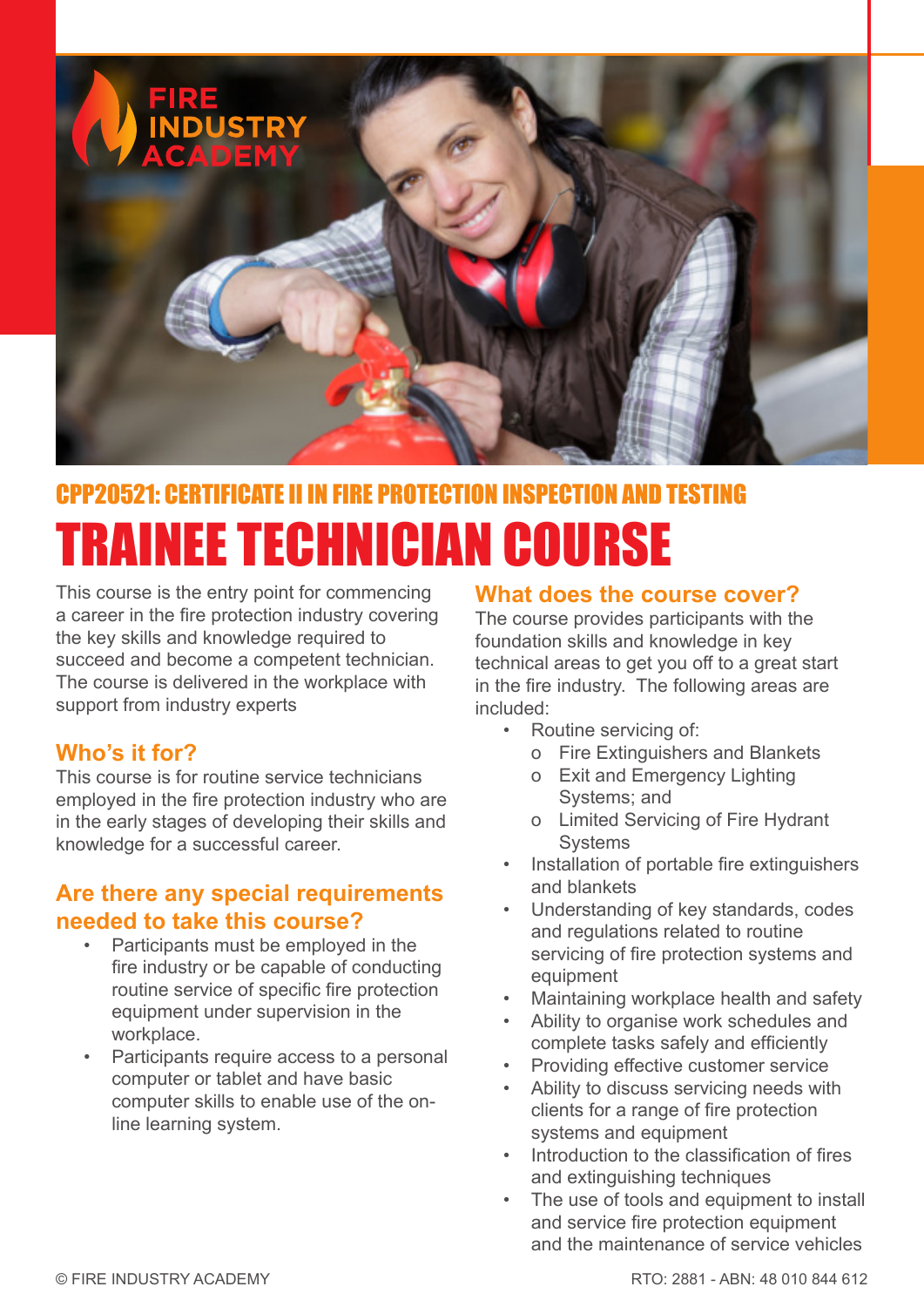# **What are the benefits of taking this course?**

- Provides the foundation skills and knowledge required to succeed in the fire protection industry.
- Attain skills in key areas of routine servicing of fire protection systems and equipment, covering those systems typically assigned to technicians starting out in the industry.
- Kick start your journey to becoming a highly skilled and valued employee.
- Completion of the course may satisfy licensing and accreditation requirements across Australia and provide a foundation for future learning.

## **How long does it take?**

- The course is self-paced and typically takes 6-12 months to complete.
- Participants are required to complete the course within 18 months of enrolling.

# **How is the course delivered?**

- Workplace based learning supported by optional workshops delivered by industry experts.
- The course is delivered via a distancebased delivery model and supported by an online learning system.

# **How does the course link to Licensing or Accreditation requirements?**

- This course will meet licensing and accreditation requirements that have a Certificate II in Fire Protection Inspection and Testing as one of the application requirements.
- Participants may be required to complete additional courses to meet the specific needs of a particular licence or accreditation.
- In some states and territories, a licence or accreditation may be required to undertake fire protection work.
- Visit www.fia.edu.au/advice for information on state and territory requirements or complete our course enquiry form and let us demystify licensing and accreditation requirements and identify your training needs.